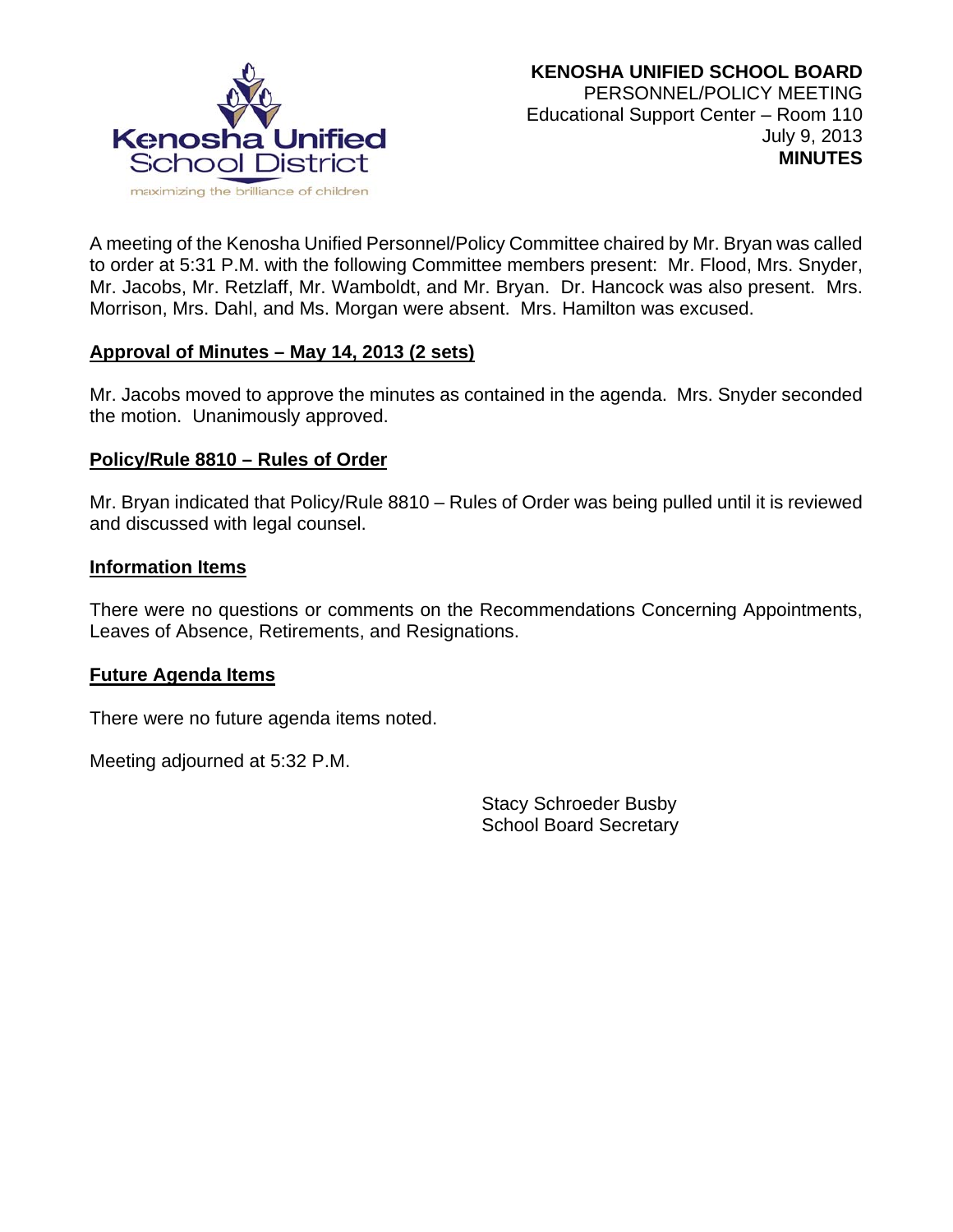

A joint meeting of the Kenosha Unified Personnel/Policy and Audit/Budget/Finance Committees chaired by Mr. Bryan was called to order at 5:37 P.M. with the following Committee members present: Mr. Flood, Mrs. Snyder, Mr. Jacobs, Mr. Retzlaff, Mr. Wamboldt, Mrs. Taube, Mr. Nuzzo, Mr. Aceto, and Mr. Holdorf. Dr. Hancock was also present. Mrs. Marcich, Mr. Kent, and Mrs. Dawson arrived later. Mr. Coleman and Ms. Adams were absent.

### **Policy/Rule 3420 - Purchasing**

Mr. Robert Hofer, Purchasing Agent, presented Policy/Rule 3420 – Purchasing. He indicated that the policy revisions were brought forward at the request of the School Board; however, clarification was needed in order for him to implement, monitor, and enforce the policy as currently proposed.

Mrs. Taube indicated that in order to keep Board members informed on contracted services being made and be more transparent, she would like to see all purchases and /or contracted services over \$25,000 come to the School Board for approval.

- Mrs. Marcich arrived at 5:43 P.M.
- Mrs. Dawson arrived at 5:44 P.M.
- Mr. Kent arrived at 5:49 P.M.

Mr. Hofer and Mr. Tarik Hamdan, Budget & Grant Manager, explained the current District purchasing process and procedures and answered questions from Committee members. Discussion took place on time-sensitive purchases, emergency related purchases, noncompetitive purchases, and on-going contracts.

Mr. Nuzzo recommended that if there are specific purchases, such as contracted services, which are of a concern, the policy be revised to address just those purchases rather than all purchases in order to not delay purchases throughout the entire District. Mrs. Taube suggested that specific purchases that are of concern be forwarded to the Superintendent's Office.

Mr. Nuzzo moved to defer Policy/Rule 3420 – Purchasing until next month's meeting so that Administration can present a recommendation for wording in regards to the best process and/or procedures that should be used for specific purchases of concern. Mr. Flood seconded the motion. Unanimously approved.

#### **Future Agenda Items**

Mrs. Taube noted that follow-up from a previous motion at the April Organizational Meeting pertaining to an RFP for legal services has not been provided to the Board.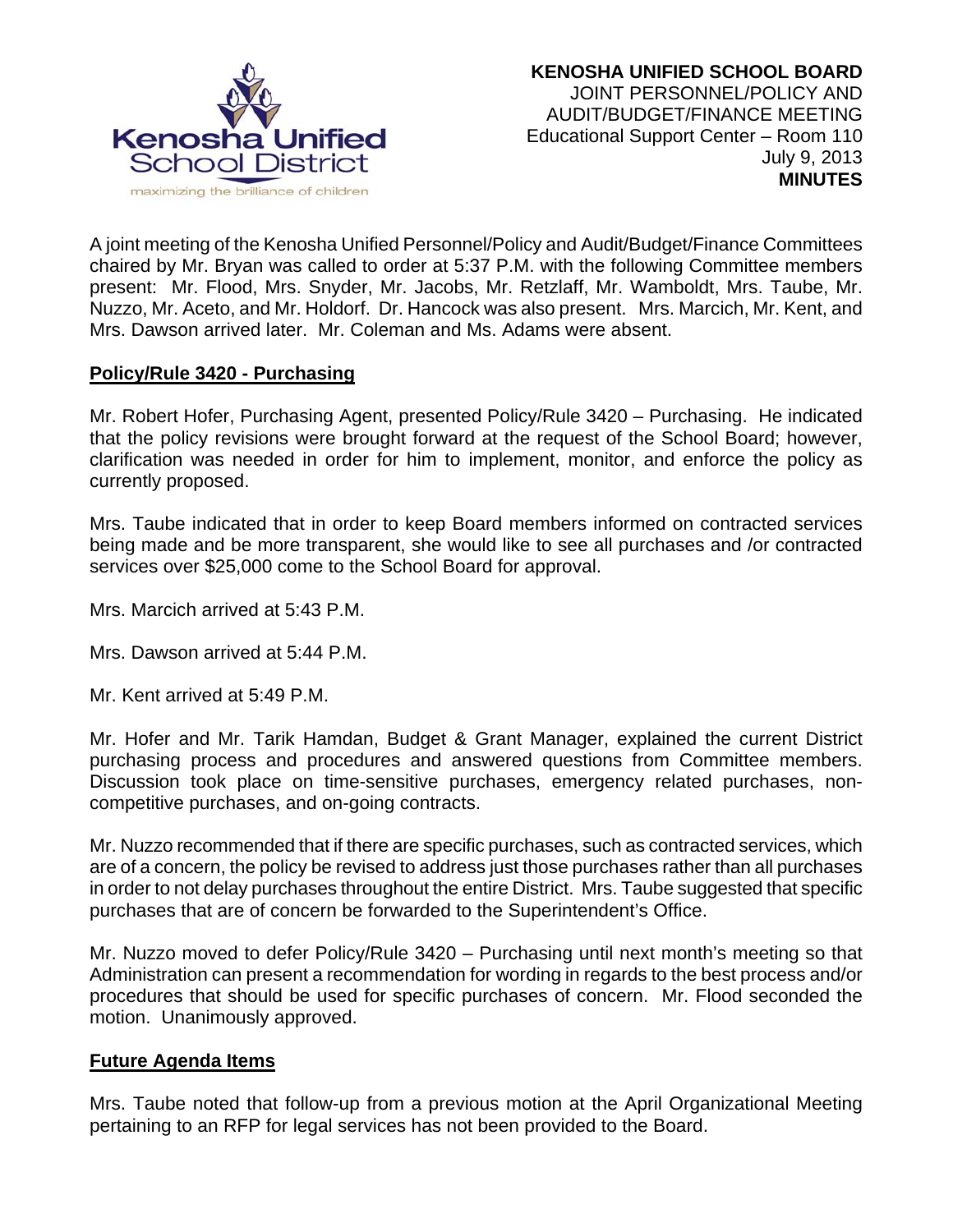Meeting adjourned at 6:09 P.M.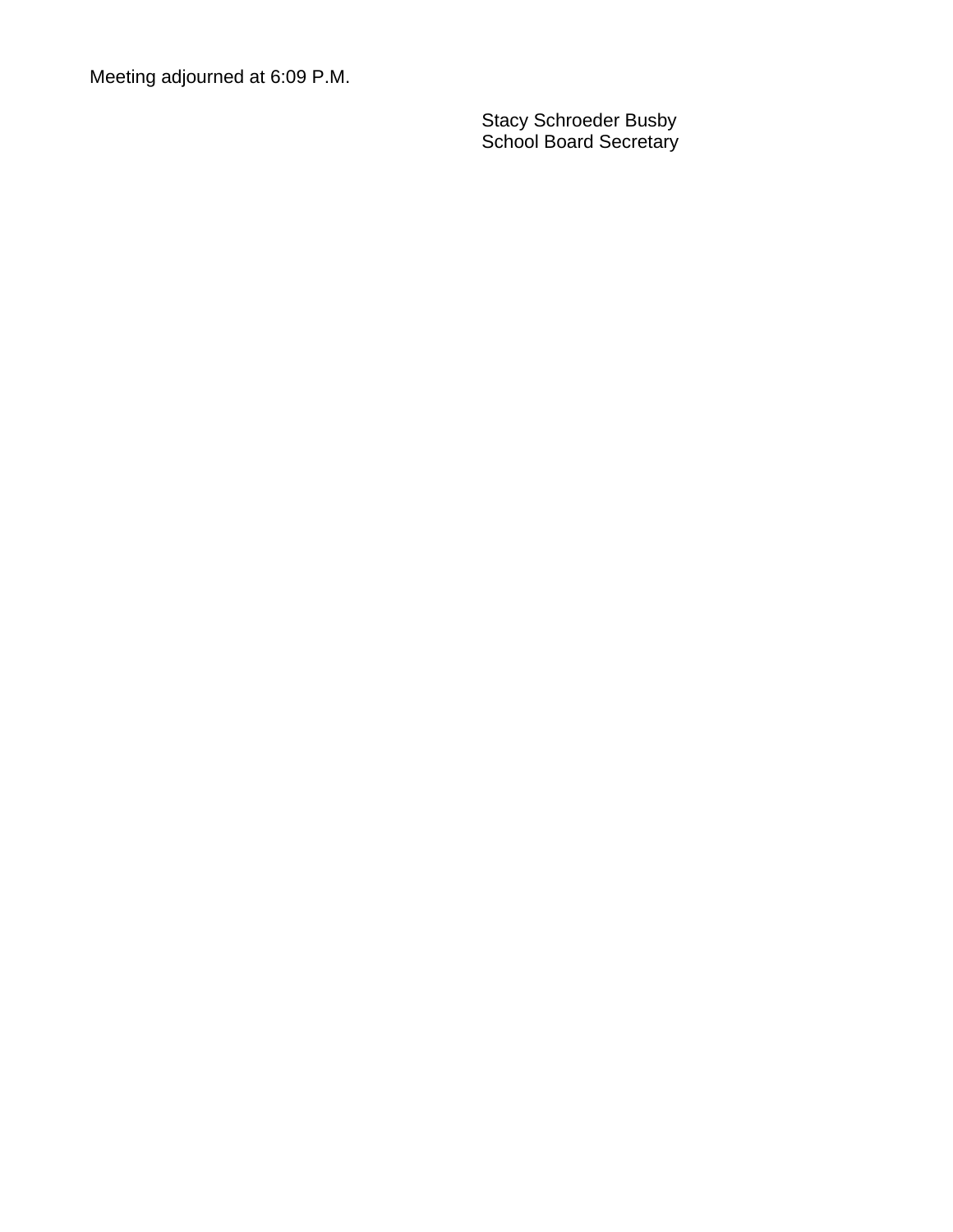

A meeting of the Kenosha Unified Audit/Budget/Finance Committee chaired by Mrs. Taube was called to order at 6:16 P.M. with the following Committee members present: Mr. Nuzzo, Mr. Bryan, Mrs. Marcich, Mr. Kent, Mr. Aceto, Mr. Coleman, Ms. Dawson, Mr. Holdorf, and Mrs. Taube. Dr. Hancock was also present. Ms. Adams was absent.

### **Approval of Minutes – June 11, 2013 (2 sets)**

Mr. Bryan moved to approve the minutes as contained in the agenda. Mr. Nuzzo seconded the motion. Unanimously approved.

## **FY14 Preliminary Budget**

Mr. Tarik Hamdan, Budget & Grant Manager, introduced the FY14 Preliminary Budget. Mrs. Taube presented the preliminary budget assumptions individually and Administration responded to questions from Committee members.

While answering questions from the Committee, Mrs. Glass, Executive Director of Business Services, indicated that she believed that budget assumption #10 - Unemployment Budget could be lowered; therefore, she will look at the last claims cycle and determine what the adjusted number should be.

While answering questions from the Committee, a copy of the market salary analysis was requested in regards to budget assumption #23 – Interactive Communications Specialist.

While answering questions from the Committee, Dr. Bethany Ormseth, Interim Assistant Superintendent of Secondary School Leadership, indicated that budget assumption #35 – High School Miscellaneous Staffing was initially submitted in correlation to the Infant Lab redesign that she did not believe was going to take place; therefore, that budget assumption may be deleted.

While answering questions from the Committee, a request was made for the amount budgeted and spent last year in reference to budget assumption #38 – NWEA Map Licensing.

While answering budget questions from Mr. Holdorf, he requested a detailed report for 2012- 2013 conference/travel expenses as he noted that expenses were higher that year than the three previous years combined. He also requested a detailed advertising budget expense report which would include the total spent on billboards and television ads for the 2012-2013 fiscal year.

Mr. Bryan moved to forward the FY14 Preliminary Budget to the School Board with the directive that budget recommendations be adjusted to accommodate a teaching staffing allocation ratio of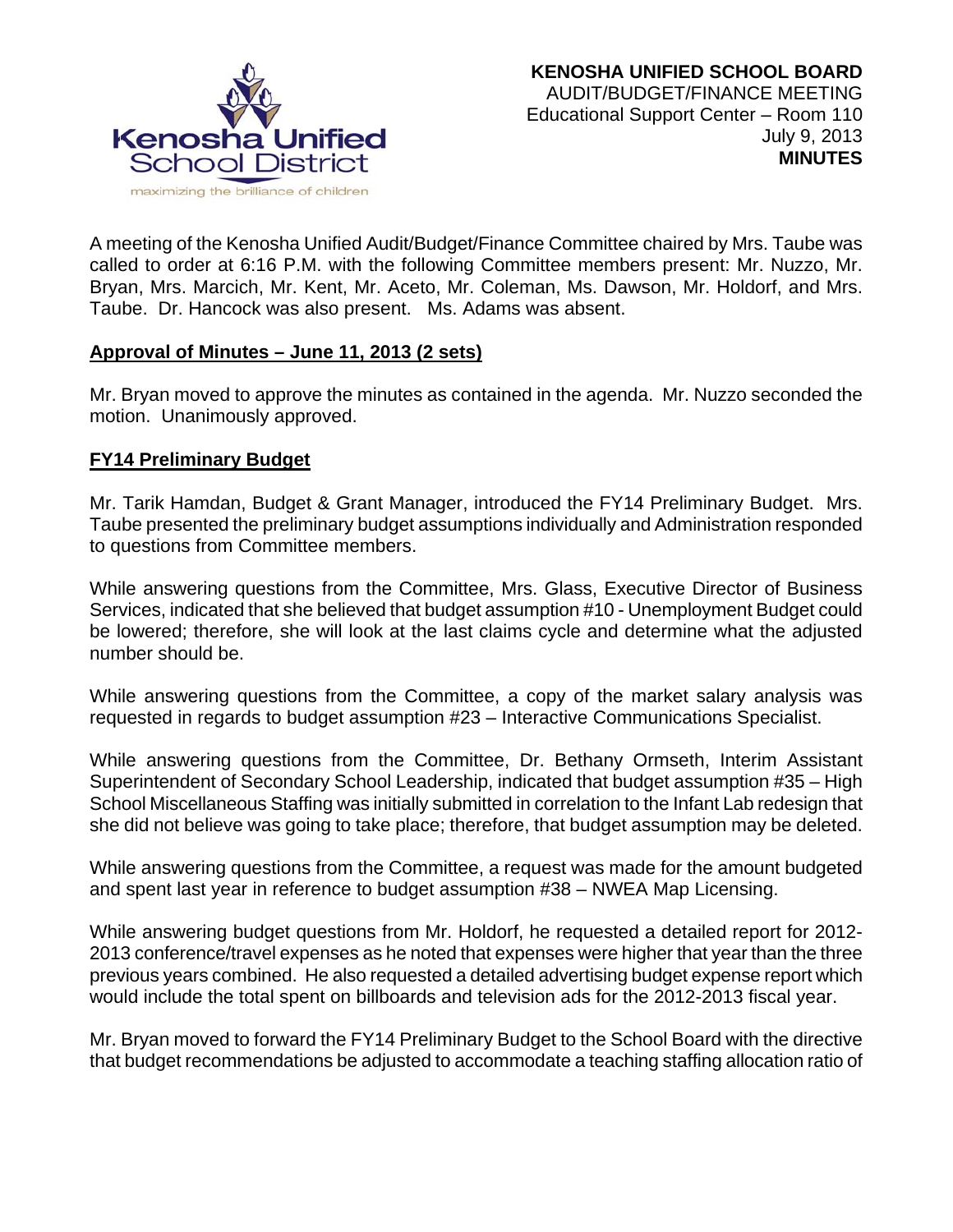25:1 at the elementary level and that the adjusted reallocations not increase total expenditures. Mrs. Taube passed the gavel and seconded the motion.

Roll call vote: Ayes: Mrs. Taube, Mr. Bryan, Mrs. Marcich, Mr. Kent, Mrs. Dawson, and Mr. Holdorf. Noes: Mr. Nuzzo, Mr. Aceto, and Mr. Coleman. Motion carried.

## **Future Agenda Items**

There were no future agenda items noted.

Meeting adjourned at 8:32 P.M.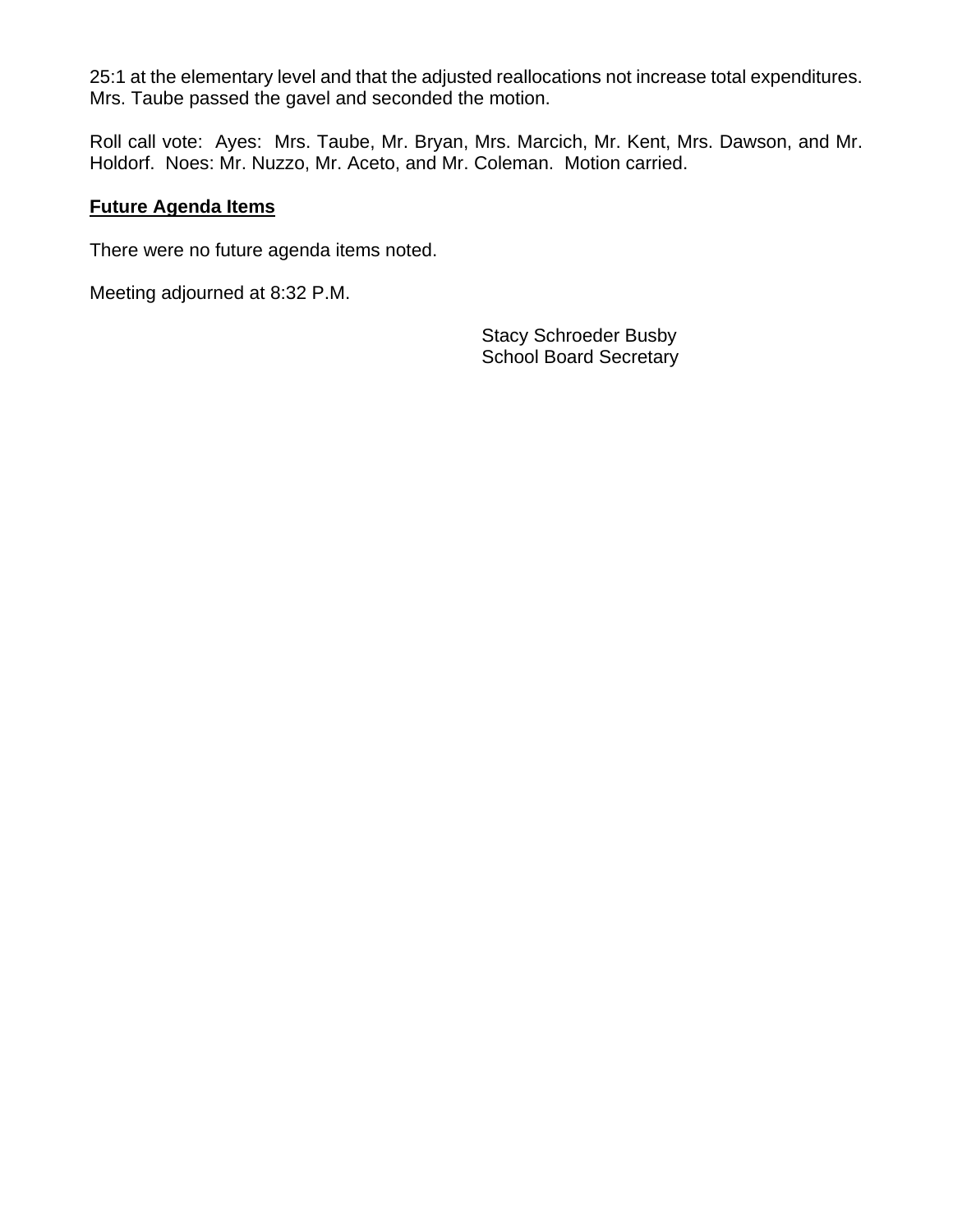

A joint meeting of the Kenosha Unified Audit/Budget/Finance and Curriculum/Program Committees chaired by Mr. Flood was called to order at 8:38 P.M. with the following Committee members present: Mrs. Taube, Mr. Nuzzo, Mr. Bryan, Mrs. Marcich, Mr. Kent, Mr. Aceto, Mr. Coleman, Mr. Holdorf, Mrs. Coleman, Mrs. Daghfal, Mrs. Karabetsos, Mrs. Santoro, Mrs. Renish, Ms. Galli, and Mr. Flood. Dr. Hancock was also present. Ms. Adams, Mrs. Reed, and Mrs. Anderson were absent. Mrs. Dawson was excused.

### **Approval of Minutes – June 11, 2013**

Mr. Bryan moved to approve the minutes as contained in the agenda. Mrs. Karabetsos seconded the motion. Unanimously approved.

## **Head Start State Supplemental Grant Request for the 2013-2014 School Year**

Dr. Sue Savaglio-Jarvis, Assistant Superintendent of Teaching and Learning, introduced the Head Start State Supplemental Grant Request for the 2013-2014 School Year and indicated that the grant is designed to supplement the operating costs of the Head Start Child Development Program. There were no questions by Committee members.

Mr. Nuzzo moved to forward the 2013-2014 Head Start State Supplemental Grant Request to the School Board for approval to submit and implement. Mr. Bryan seconded the motion. Unanimously approved.

### **Changing Attitudes, Agendas, Actions, and Directions (CAAAD) Program**

Mr. Daniel Tenuta, Principal at Kenosha eSchool, presented the Changing Attitudes, Agendas, Actions, and Directions (CAAAD) Program. He indicated that the Department of Public Instruction (DPI) approved a pilot project that was specifically targeted to address suspensions and expulsion within the District. The pilot program was presented to DPI officials in September of 2012 during their annual Safe and Supportive Schools site visit. The program is an alternative to suspension option for students. Tremper and Bradford elected to participate in the pilot. Mount Hebron and Second Baptist Churches also agreed to partner with the District. The project started in February of 2013 and the funds approved by DPI were used to contract services from Trinity All Nations Outreach Ministries. Data submitted to DPI over the last two years supports reduction rates in suspensions at both schools. DPI has created the expectation that the District address the need to sustain successful programs funded through the Safe and Supportive Schools grant once the grant expires. Based upon the success this year, plans are being made to expand access to the program to secondary schools. Specific plans on what the expansion will look like will be completed during the summer of 2013. Contracted services with Trinity All Nations Outreach Ministries will be in the same manner as our police liaison officers and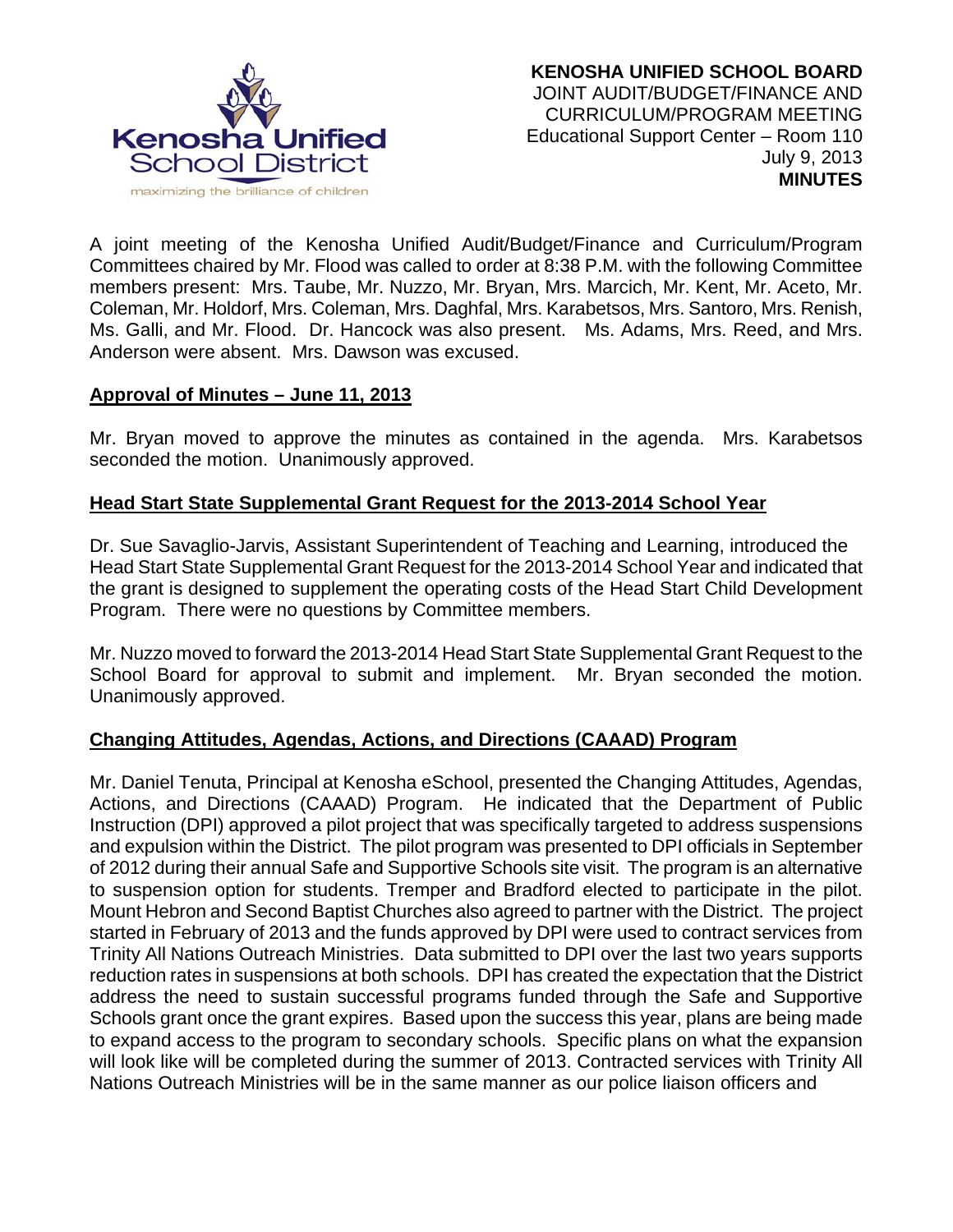community liaison workers. Trinity All Nations Outreach Ministries will be responsible for all aspects of the program including staffing, training, supplies and all other costs. The cost of the program is \$70,000. It is Administration's recommendation that funding for the CAAAD program be included in the 2013-2014 budget.

Mr. Nuzzo moved to recommend that the School Board include the funding for the Changing Attitudes, Agendas, Actions, and Directions (CAAAD) Program in the 2013-2014 budget. Mrs. Coleman seconded the motion. Unanimously approved.

#### **Future Agenda Items**

There were no future agenda items noted.

Meeting adjourned at 8:59 P.M.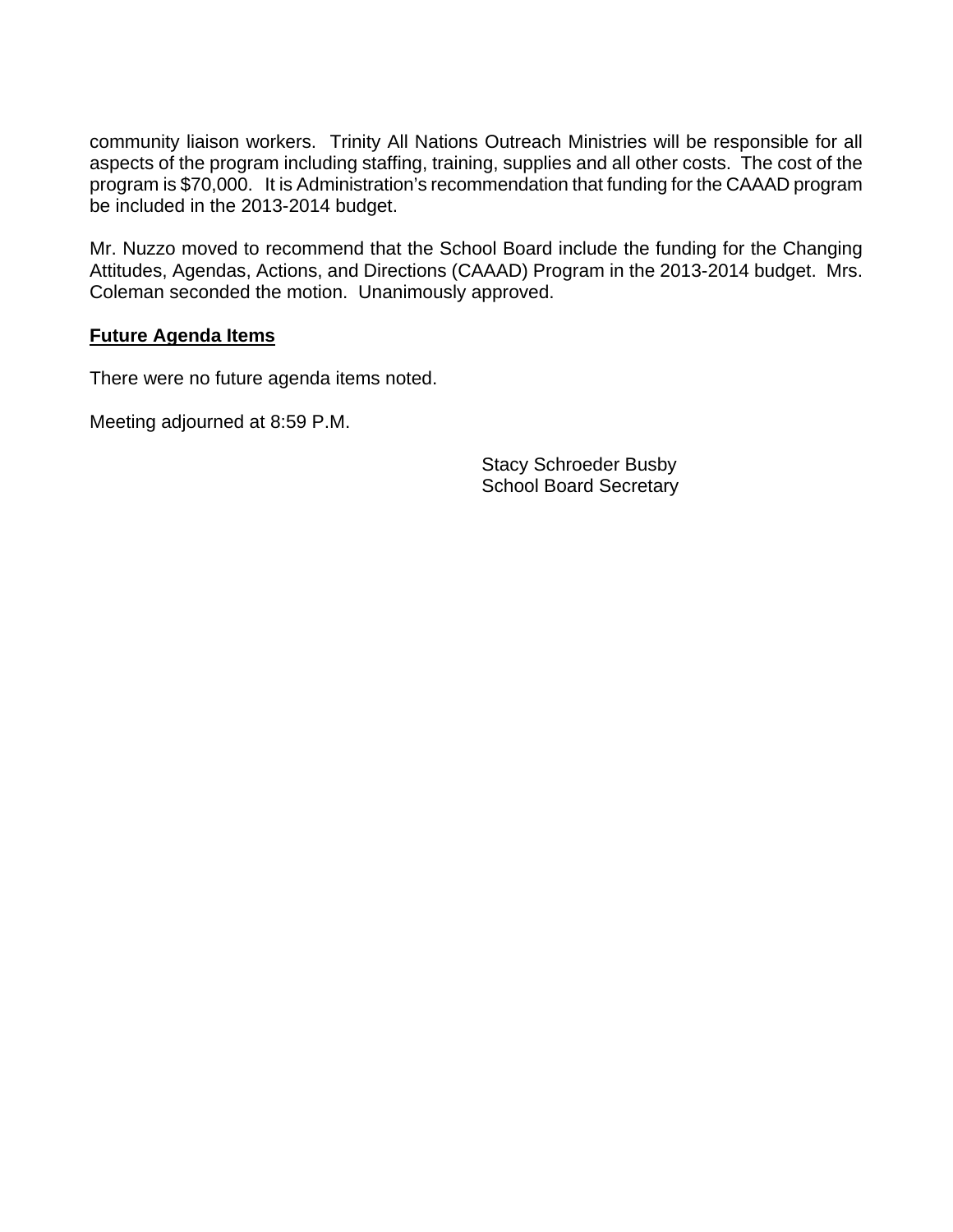

A meeting of the Kenosha Unified Curriculum/Program Committee chaired by Mr. Flood was called to order at 8:59 P.M. with the following Committee members present: Mrs. Taube, Mrs. Coleman, Mrs. Daghfal, Mrs. Karabetsos, Mrs. Santoro, Mrs. Renish, Ms. Galli, and Mr. Flood. Dr. Hancock was also present. Mrs. Reed and Mrs. Anderson were absent.

### **Approval of Minutes – June 11, 2013**

Mrs. Coleman moved to approve the minutes as contained in the agenda. Mrs. Taube seconded the motion. Unanimously approved.

# **Curriculum Proposal for Mathematics in Grades 6 Through 9**

Dr. Sue Savaglio-Jarvis, Assistant Superintendent of Teaching and Learning, introduced the Curriculum Proposal for Mathematics in Grades 6 through 9. She indicated that current teaching in mathematics classrooms centers on the procedural teaching instead of the conceptual teaching of mathematics thus the adoption of the Common Core State Standards. Beginning in the 2014-2015 school year, students will be assessed using The Smarter Balanced Assessment system which is based on the new standards, thus the current curriculum for mathematics needs to be reviewed so that all students would be on a successful path for the 2015 assessment.

Dr. Savaglio-Jarvis introduced Mrs. Christine Pratt, Coordinator of Science and Mathematics; Mrs. Jennifer Lawler, Instructional Coach at Bradford High School; Mrs. Kelly Llanas, Algebra Teacher at Washington Middle School; Mrs. Amy Hand, Algebra Teacher at Bullen Middle School; Mrs. Tanya Ware, Algebra Teacher at Mahone Middle School; and Mr. Trent Barnhart, Math Teacher at Harborside Academy; and they gave a PowerPoint presentation which provided information on the following topics: Common Core Background, Rationale for Curriculum Update, Samples of Smarter Balanced Assessment Items, Comparable Items from Current Text, Math Curriculum Review, Unifying the Curriculum, The CPM Pathway, Professional Learning, and Estimated Costs.

While answering questions from Committee members, the following information pertaining to this agenda item was requested:

- Mrs. Taube requested that an actual cost vs. an estimated cost be provided when presented to the School Board in two weeks and that the future consumable costs for schools for the following year be provided.
- Ms. Stevens requested a copy of: 1) the summary of the findings from the curriculum analysis, 2) the gap analysis, and 3) any information and/or feedback from the teachers who have implemented the curriculum.

Mrs. Karabetsos moved to defer moving forward with this item. The motion died due to lack of a second.